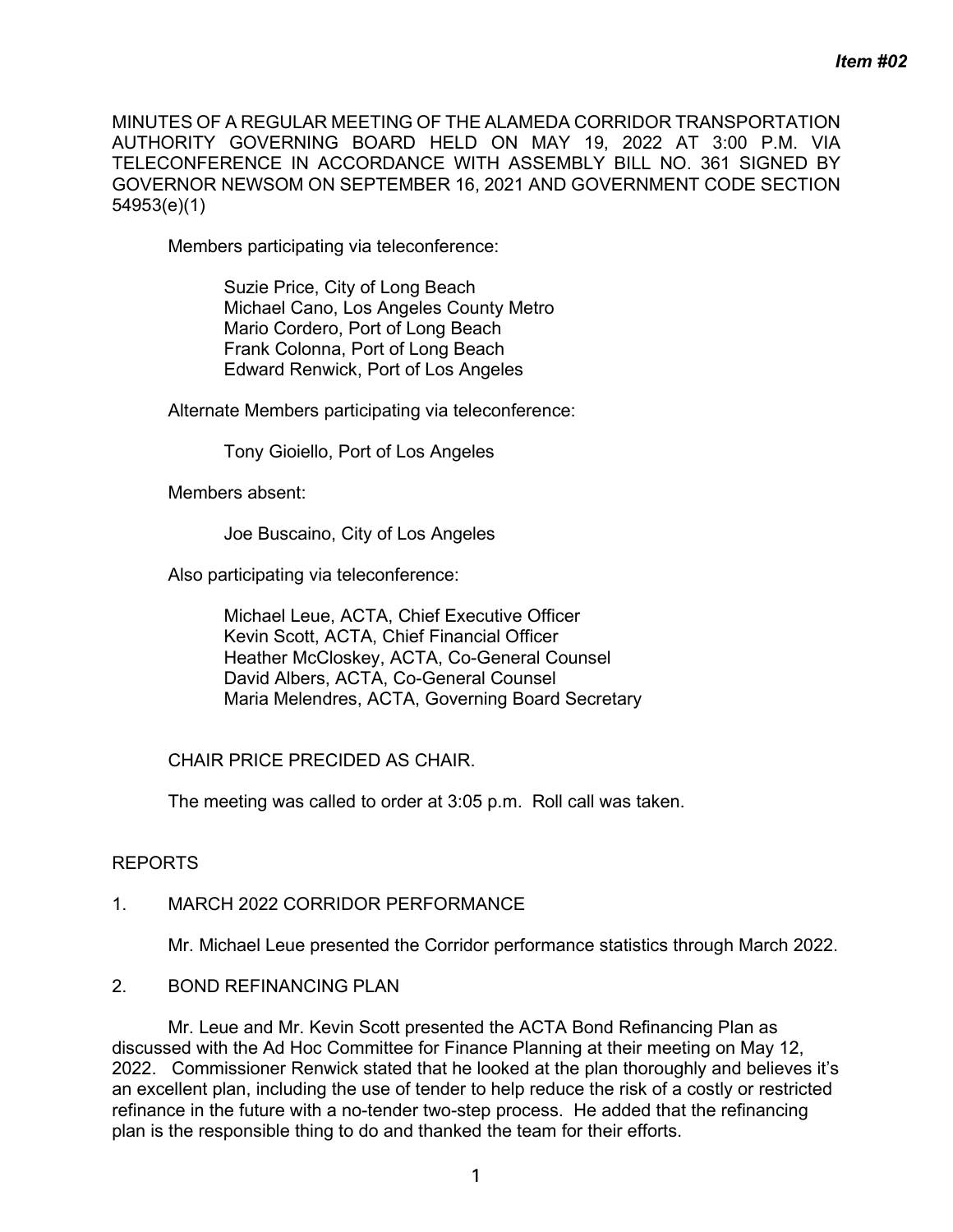## CONSENT AGENDA – ITEM NO. 3-4

## 3. MINUTES - ACTA GOVERNING BOARD REGULAR MEETING OF APRIL 21, 2022 – APPROVED.

Minutes of the Regular Special Meeting of April 21, 2022, of the Governing Board of the Alameda Corridor Transportation Authority, were presented to the Governing Board.

4. MONTHLY FINANCIAL REPORTS AS OF MARCH 31, 2022 – RECEIVED AND FILED.

Communication from Kevin L. Scott, Chief Financial Officer, dated May 19, 2022, recommending that the monthly financial reports as of March 31, 2022, be received and filed, was presented to the Governing Board.

No public comment was received on the Consent Agenda.

Chair Price motioned, seconded by Board Member Colonna that Item No. 3 be approved as recommended and that Item No. 4 be received and filed. Roll call was taken and carried by the following vote:

AYES: Cano, Colonna, Cordero, Gioiello, Price, Renwick NOES: None ABSENT: Buscaino

REGULAR AGENDA – ITEM NOS. 5-7

5. RAILWORKS TRACK SERVICES, INC. – ASSIGNMENT & ASSUMPTION – AGREEMENT NO. 885 – APPROVED.

Communication from Michael C. Leue, Chief Executive Officer, dated May 19, 2022, recommending that the Board authorize the Chief Executive Officer or Chief Financial Officer to execute the Assignment and Assumption of Agreement No. 885 with RailWorks Track Services, Inc. to RailWorks Track Services, LLC., was presented to the Governing Board.

No public comment was received on Item No. 5.

Board Member Colonna motioned, seconded by Board Member Renwick that Item No. 5 be approved as recommended. Roll call was taken and carried by the following vote:

AYES: Cano, Colonna, Cordero, Gioiello, Price, Renwick NOES: None ABSENT: Buscaino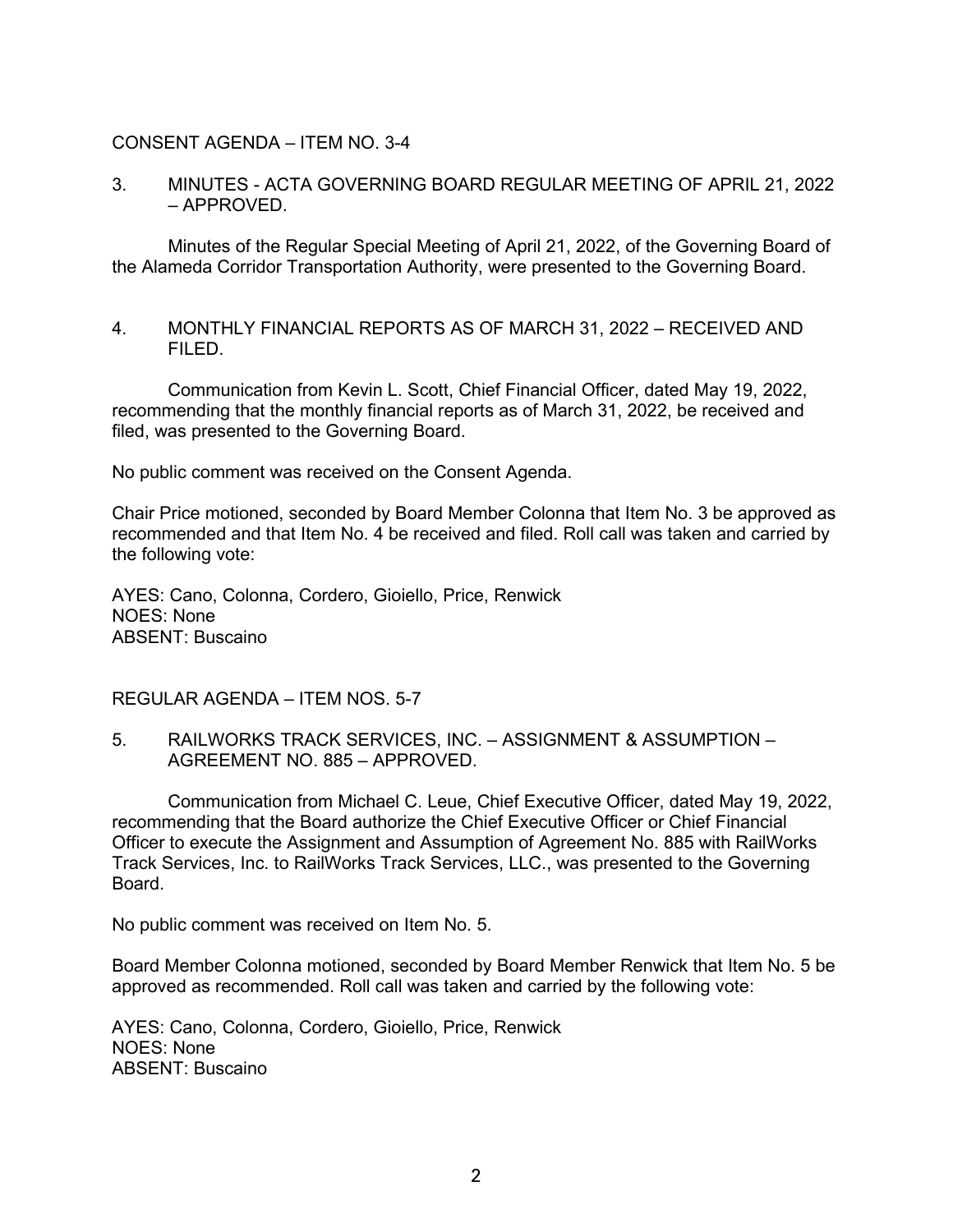## 6. RAILWORKS TRACK SERVICES, LLC. – CONTRACT TASK ORDER NO. 6 TO AGREEMENT NO. 885 – BNSF TRAIN DERAILMENT REPAIR - APPROVED.

Communication from Michael C. Leue, Chief Executive Officer, dated May 19, 2022, recommending that the Board authorize the Chief Executive Officer or his designee to execute Contract Task Order No. 6 under Agreement No. 885 with RailWorks Track Services, LLC., for payment of repair costs in the amount of \$710,476 incurred due to BNSF train derailments at Perry Connector Track MP 21.2, was presented to the Governing Board.

No public comment was received on Item No. 6.

Board Member Colonna motioned, seconded by Board Member Cordero that Item No. 6 be approved as recommended. Roll call was taken and carried by the following vote:

AYES: Cano, Colonna, Cordero, Gioiello, Price, Renwick NOES: None ABSENT: Buscaino

## 7. RESOLUTION NO. JPA 22-8 – TELECONFERENCE MEETINGS – GOVERNING BOARD AND AUDIT COMMITTEE – APPROVED.

Communication from Michael C. Leue, Chief Executive Officer, dated May 19, 2022, recommending that the Board approve Resolution No. JPA 22-8 authorizing the ACTA Governing Board and its Audit Committee to continue to hold teleconference meetings due to the COVID-19 pandemic, was presented to the Governing Board.

Mr. Leue provided a status on the Harbor Commission meetings at both Ports. He stated that ACTA would continue to monitor the Ports and evaluate conducting in-person meetings in the fall or when the state of emergency is lifted. He added that we are also in the process of renewing our application to use the Long Beach City College for in-person meetings.

No public comment was received on Item No. 7.

Board Member Colonna motioned, seconded by Board Member Cordero that Item No. 7 be approved as recommended. Roll call was taken and carried by the following vote:

AYES: Cano, Colonna, Cordero, Gioiello, Price, Renwick NOES: None ABSENT: Buscaino

## D. PUBLIC COMMENT ON NON-AGENDA ITEMS

There were no requests by the public to address the Governing Board.